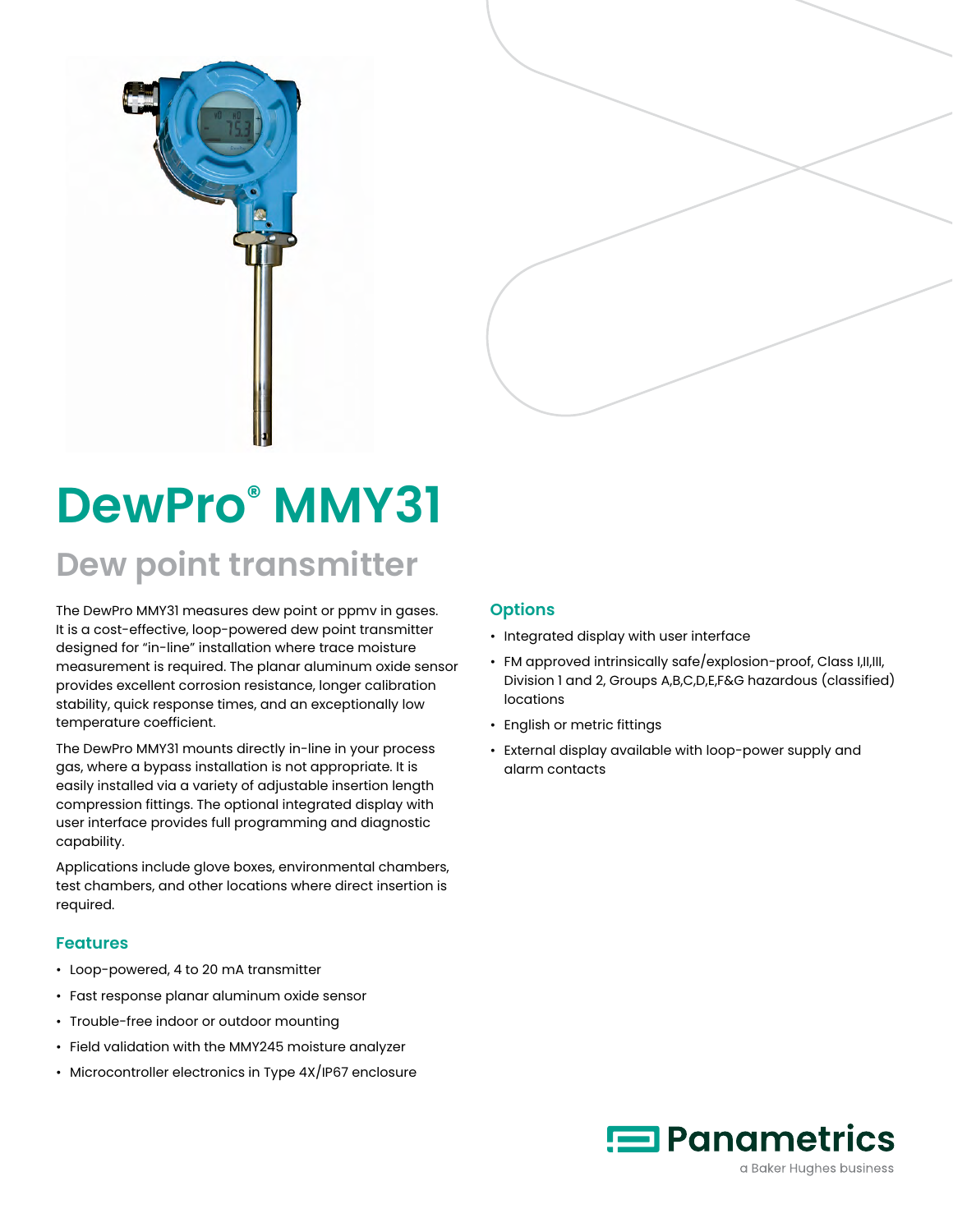## **DewPro MMY31 specifications**

#### **Sensing element**

Planar aluminum oxide sensor

#### **Measurement range**

-130°F to 50°F (-90°C to 10°C) dew point temperature; 0 to 10 ppmv, 0 to 1000 ppmv (fully adjustable with integral display)

#### **Recommended recalibration cycle**

12 months, depending on the application

#### **Calibration accuracy**

±3.6°F (±2°C) dew point at 77°F (25°C)

#### **Maximum sensor relative humidity**

50% at dew point temperatures >32°F (>0°C)

#### **Operating temperature range**

Process: -40°F to 122°F (-40°C to 50°C)

Electronics: -40°F to 185°F (-40°C to 85°C)

#### **Element filter**

100 micron, sintered stainless steel

#### **Standard operating pressure**

0 to 1750 psig (0 to 120 bar, 12 MPa)

#### **Helium leak-rate**

<10-6 mbar/s

#### **Output**

4 to 20 mA loop-powered, 16 μA resolution

#### **Electronics**

Microcontroller operated

#### **Optional display**

Four-digit numeric display with bar graph and matrix position indication; four user interface keys for unit selections, output adjustments and ranging

#### **Power supply**

24 VDC nominal, 12 to 30 VDC



DewPro MMY31 with display option

#### **Protection**

Type 4X/IP67

**Weight**

3.3 lb (1.5 kg)

#### **Probe tube**

316 stainless steel, 1/2 in. (12.7 mm) diameter, insertion length 2 in. (50 mm) to 3.5 in. (90 mm)

#### **Typical probe mounting**

 $1/2$  in NPT-M,  $3/4$  in NPT-M,  $3/4$ -16 O-ring, G  $1/2$  compression fittings. Others available, consult factory.

#### **European compliance**

Complies with EMC Directive 89/336/EEC and PED 97/23/EC for DN<25

#### **Optional certifications/approvals**

- FM IS Class I,II,III, Division 1, Groups A,B,C,D,E,F&G, T5
- FM XP-IS Class I, Division 1, Groups A,B,C&D, T5
- FM NI Class I, Division 2, Groups A,B,C&D, T4A DIP Class II,III, Division 1, Groups E,F&G, T5
- ATEX II 3G EEx nA IIC T4